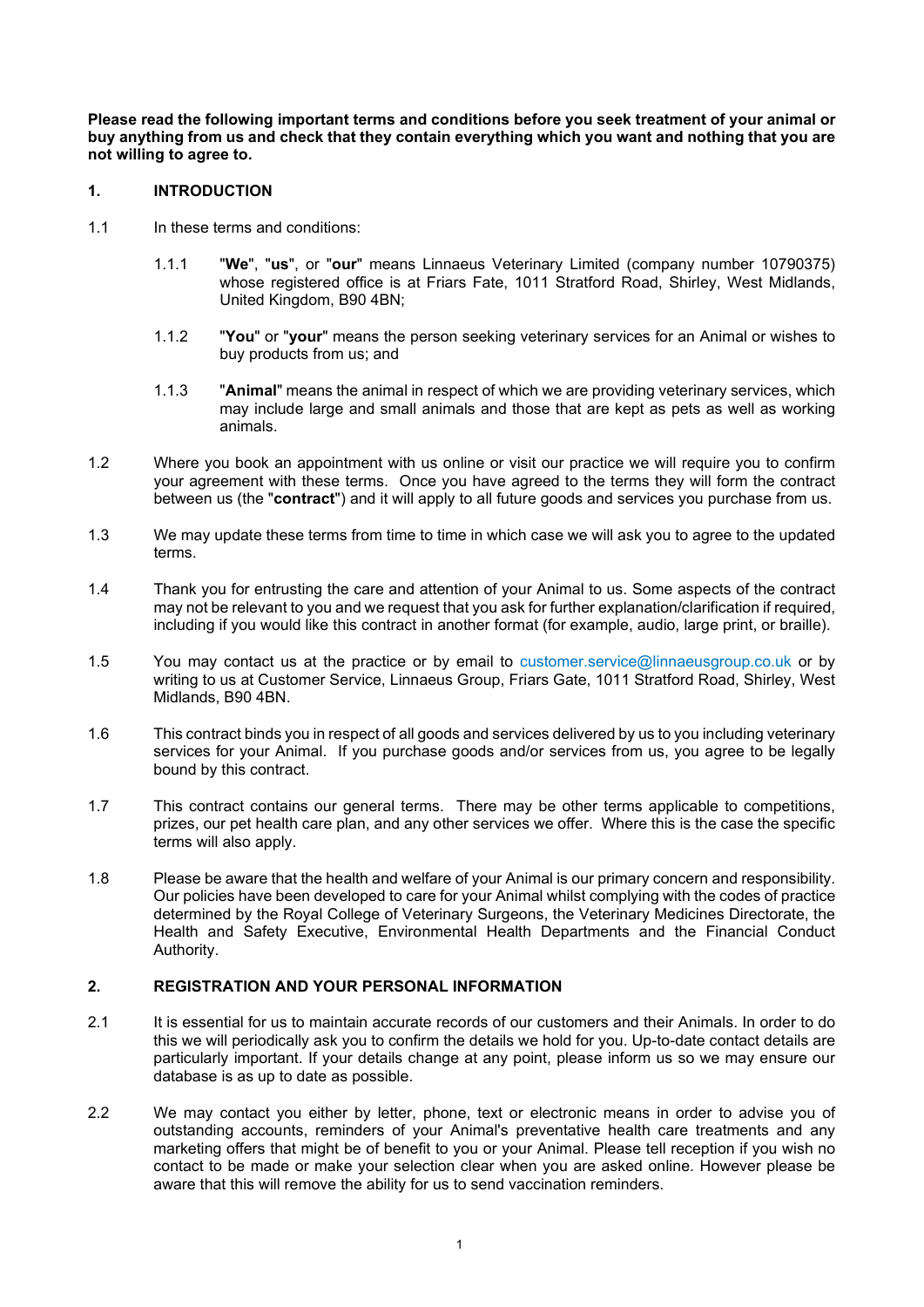### 2.3 Our "**Privacy Policy**" is available at https://www.mars.com/privacy

2.4 Your privacy and personal information are important to us. Any personal information that you provide to us will be dealt with in line with our Privacy Policy, which explains what personal information we collect from you, how and why we collect, store, use and share such information, your rights in relation to your personal information and how to contact us and supervisory authorities if you have a query or complaint about the use of your personal information.

# **3. TELEPHONE RECORDING**

Please note that all of our calls both incoming and outgoing are recorded for training and monitoring purposes.

### **4. OUR SERVICES**

- 4.1 All veterinary services provided by us are supplied by suitably qualified staff, taking into account the nature of the services to be supplied in each instance. We will always carry out the services with reasonable care and skill.
- 4.2 We reserve the right to provide any veterinary services at our discretion.
- 4.3 We will carry out the veterinary services by the time or within the period which you and we agree. If you and we have agreed no time or period, this will be within a reasonable time.
- 4.4 Our carrying out of any veterinary services under this contract might be affected by events beyond our reasonable control. If so, there might be a delay before we can provide the services or we may have to cancel providing services completely until we notify you otherwise, but we will try to provide the services as soon as those events have been fixed. Examples of events which might be beyond our reasonable control include where additional services are required above those agreed from the outset.

#### **Appointments and Consultations**

- 4.5 You and your Animal(s) are attended to by veterinary surgeons and nurses during consulting hours by appointment. Appointments are available in the morning, afternoon, and early evening at times which vary according to the day of the week. Please see our opening hours for further details.
- 4.6 A treatment plan for the supply of veterinary services will normally be agreed with you following an initial consultation and in advance of any further treatment. We may not be able to prepare a treatment plan in some circumstances e.g. in an emergency.
- 4.7 In an emergency, we reserve the right to provide veterinary services as are reasonably necessary, in our professional judgement, without your agreement of a treatment plan.

#### **Out of Hours**

- 4.8 We will offer Animal care 24/7 either ourselves, through our other practices, or through our third party partners.
- 4.9 Where we are able to offer an out of hours or other emergency care ourselves, a higher fee than usual may apply. This is particularly the case when urgent cases are seen out of hours. Higher fees may also be applied on weekend emergency appointments.
- 4.10 Where we do not offer out of hours or emergency care ourselves, we will either arrange another of our practices to provide this service for you or refer you to a third party provider to provide these services. Where services are provided by another of our practices or our third party providers, higher fees may apply than if we carried out the services ourselves.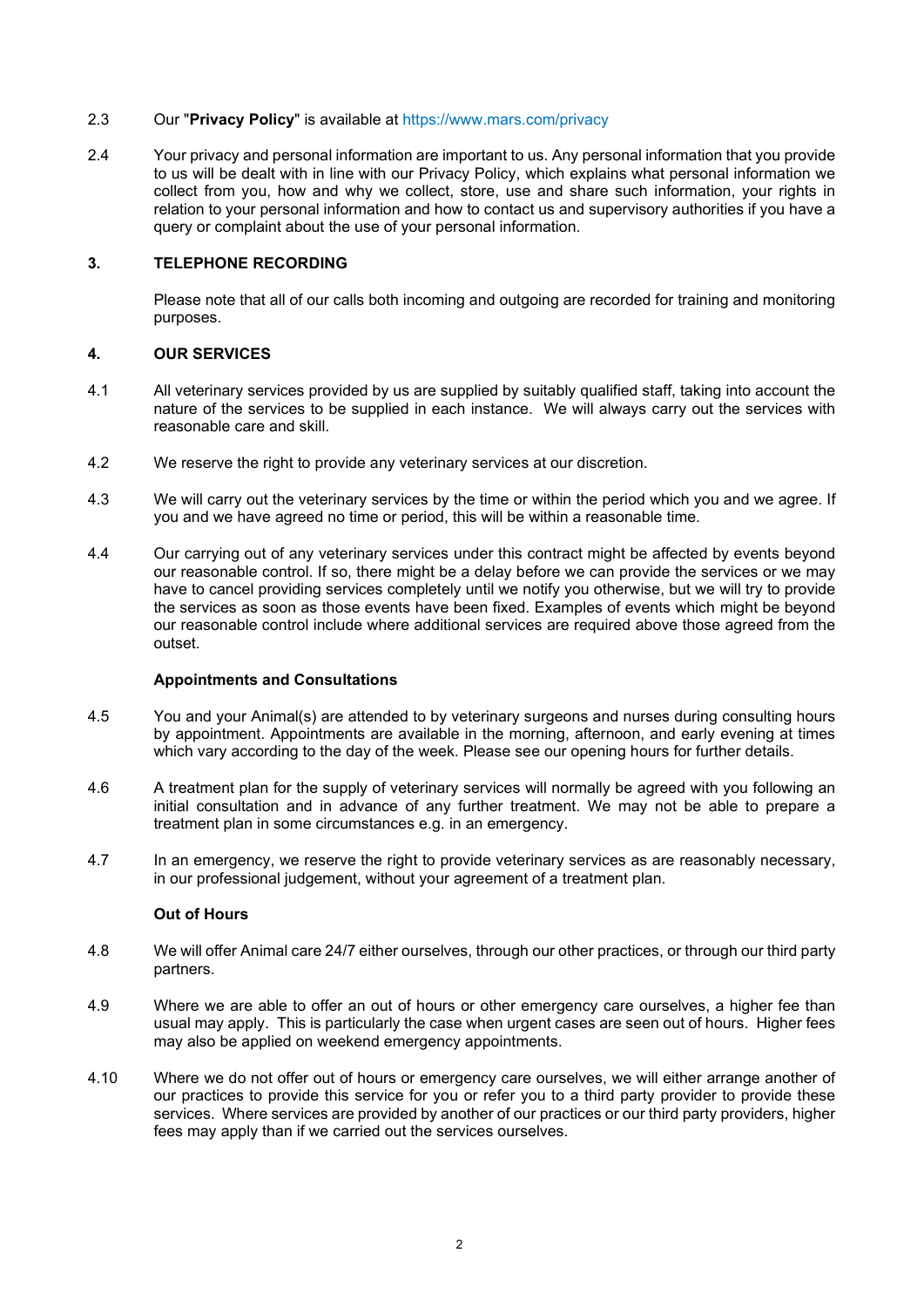### **Overnight Stays**

- 4.11 Where your Animal requires an overnight stay we will discuss this with you in advance. We understand that different levels of care are needed in differing circumstances and we will discuss with you where your Animal will stay, the cost, monitoring requirements, pain relief and other medical requirements as well as emotional requirements of your Animal. Please ask for a copy of our policy on overnight care for further details.
- 4.12 As with the out of hours care, overnight stays may lead to higher costs. Where we are not able to provide this service ourselves, we will always ensure that another of our practices or a third party provider is able to offer this service for your Animal.

#### **House Visits**

- 4.13 In special circumstance we can arrange a house visit to treat your Animal, however, sometimes we may request that you bring your Animal to the surgery if we feel this will be in the Animal's best interest (e.g. because we will have access to on site equipment). A house visit will only be available with prior arrangement between us and you.
- 4.14 House visits will incur an additional fee.

### **5. GOODS ORDERED**

- 5.1 When you decide to place an order for goods with us, this is when you offer to buy such goods from us.
- 5.2 We may contact you to say that we do not accept your order. If we do this, we will try to tell you promptly why we do not accept your order e.g. because we do not have the goods in stock, including medication, available or because we are unable to sell them to you.
- 5.3 Any goods that we supply to you will be:
	- 5.3.1 of satisfactory quality; and
	- 5.3.2 fit for the purpose as expressly agreed by the veterinary surgeon providing the veterinary services under this contract,

and must only be used in accordance with the instructions supplied with them including within the packaging of the goods and as directed by the veterinary surgeon providing any veterinary services relating to the same.

- 5.4 If we cannot supply certain goods we may need to substitute them with alternative goods of equal or better standard and value. In this case:
	- 5.4.1 we will let you know if we intend to do this but this may not always be possible; and
	- 5.4.2 you can refuse to accept such substitutes, in which case we will offer you a refund or a replacement and let you know how long such an offer remains open for.[
- 5.5 If there is something wrong with the goods or services provided to you under this contract, please contact us using the contact details at the top of this page. You may ask:
	- 5.5.1 us to replace the goods;
	- 5.5.2 us to repeat the services;
	- 5.5.3 for a price reduction; or
	- 5.5.4 to reject the goods or services (or both) we have provided to you under this contract,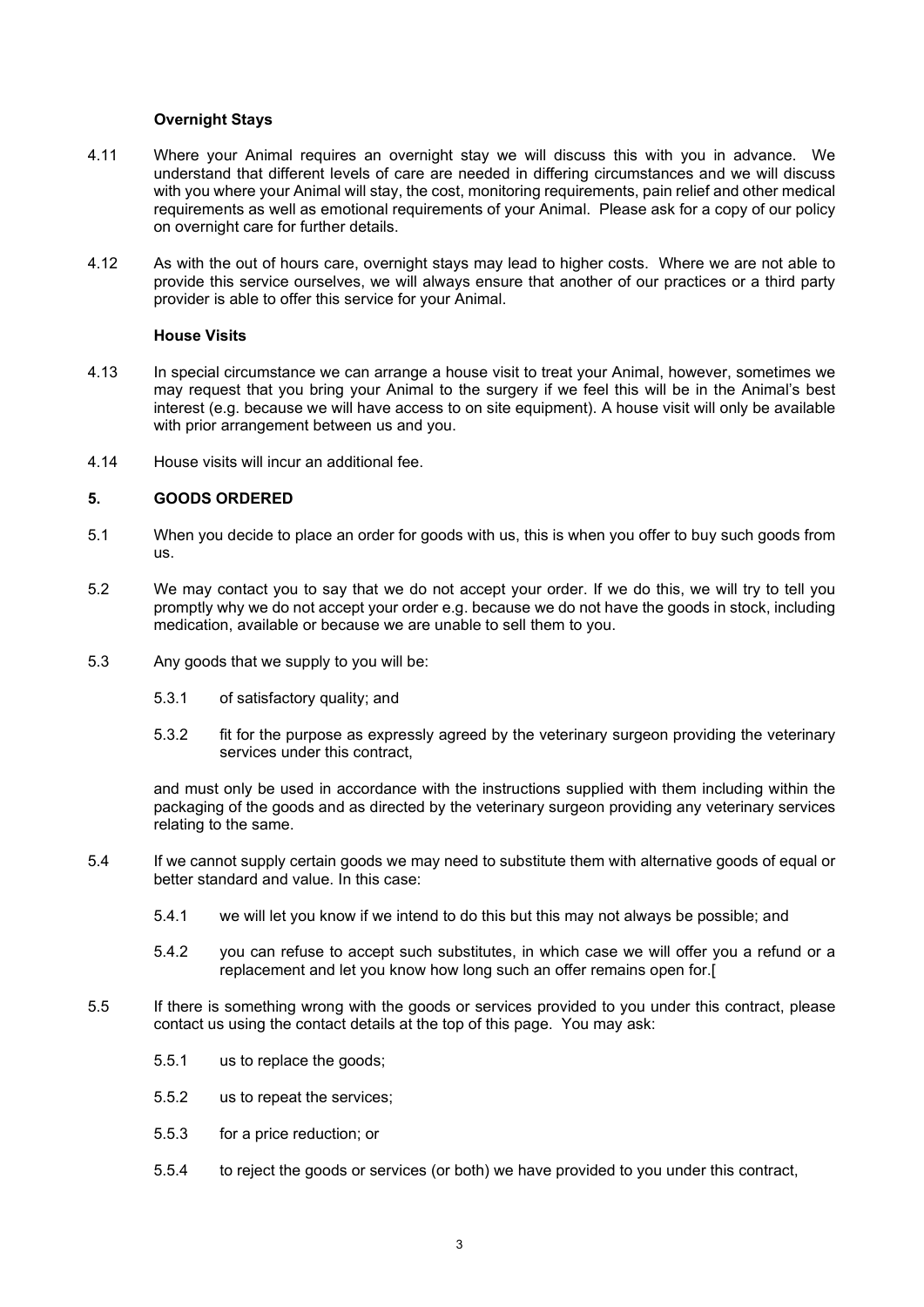and we will discuss this with you in good faith and ensure that your matter is resolved in accordance with your legal rights.

## **Re-stocking**

5.6 A re-stocking fee may be charged if goods ordered by you, for example repeat prescriptions, are not collected within a reasonable time. A higher re-stocking fee may be applied for special orders which are not collected. The full retail price will be charged for uncollected special-order goods in addition to a re-stocking fee.

### **6. FEES AND PAYMENT**

- 6.1 For certain goods and services we may be able to offer a fixed price but due to the nature of veterinary services it may be that we are only able to provide an estimate in advance for some services.
- 6.2 Where an estimate is provided, this will be based on our best calculation, from our experience, of how much the course of treatment will cost. Please bear in mind that any estimate given can only be approximate and is not binding – often an Animal's illness will not follow a conventional course and there is a certain amount of unpredictability. We will try to contact you on the contact numbers you have given us if we believe the treatment costs are going to exceed the estimated costs however if you are not contactable we will treat your Animal as is necessary for the prevention of pain or suffering.
- 6.3 When we come to charge you for the goods and services provided when we have previously only provided an estimate, we will charge you for our veterinary services based on the time and skill level required for the services actually provided. We also charge according to the medicines, materials, and consumables used.
- 6.4 Our charges may be based on the allocation of appointments, or/and the consultation process, with or without an Animal present. We may also charge you fees for missed appointments where these have been pre-booked including for operations and consultations.
- 6.5 All fees charged to you are inclusive of VAT at the current rate.
- 6.6 Our fees may be adjusted annually and we will notify you of such an adjustment.
- 6.7 We will invoice you and your account is due for settlement at the end of the consultation, the discharge of your Animal, or upon collection of medicines/diets, as applicable. You may request a detailed and itemised breakdown for your invoice.
- 6.8 You acknowledge and agree that if you are the registered owner of the Animal according to our records, you are liable for any fees incurred in the diagnosis and treatment of your Animal even if your Animal is brought to us on your behalf by a relative, friend, or agent or otherwise by a third party. We will endeavour to obtain written confirmation from the relative, friend, or agent who has brought your Animal to us that they have your consent in respect of the treatment to be provided to your Animal. However you acknowledge that this may not always be possible. Regardless of this, you agree to be liable in respect of any such fees incurred in the diagnosis and treatment of your Animal.
- 6.9 Please do keep us updated if the registered owner of your Animal changes so that we can keep our records up to date. If you have not updated us prior to charges being incurred under these terms, we may approach the registered owner on our system for payment.
- 6.10 We accept cash and the following credit cards and debit cards: Switch, Solo, MasterCard, Amex, Visa, and Delta. In some cases we may accept relevant vouchers that are valid and in date. We do not accept cheques.
- 6.11 Any credit or debit card payment not honoured and any cash tendered that is found to be counterfeit will result in the original account being restored to the original sum with further charges added in respect of bank charges and administration costs together with interest on the invoice amount.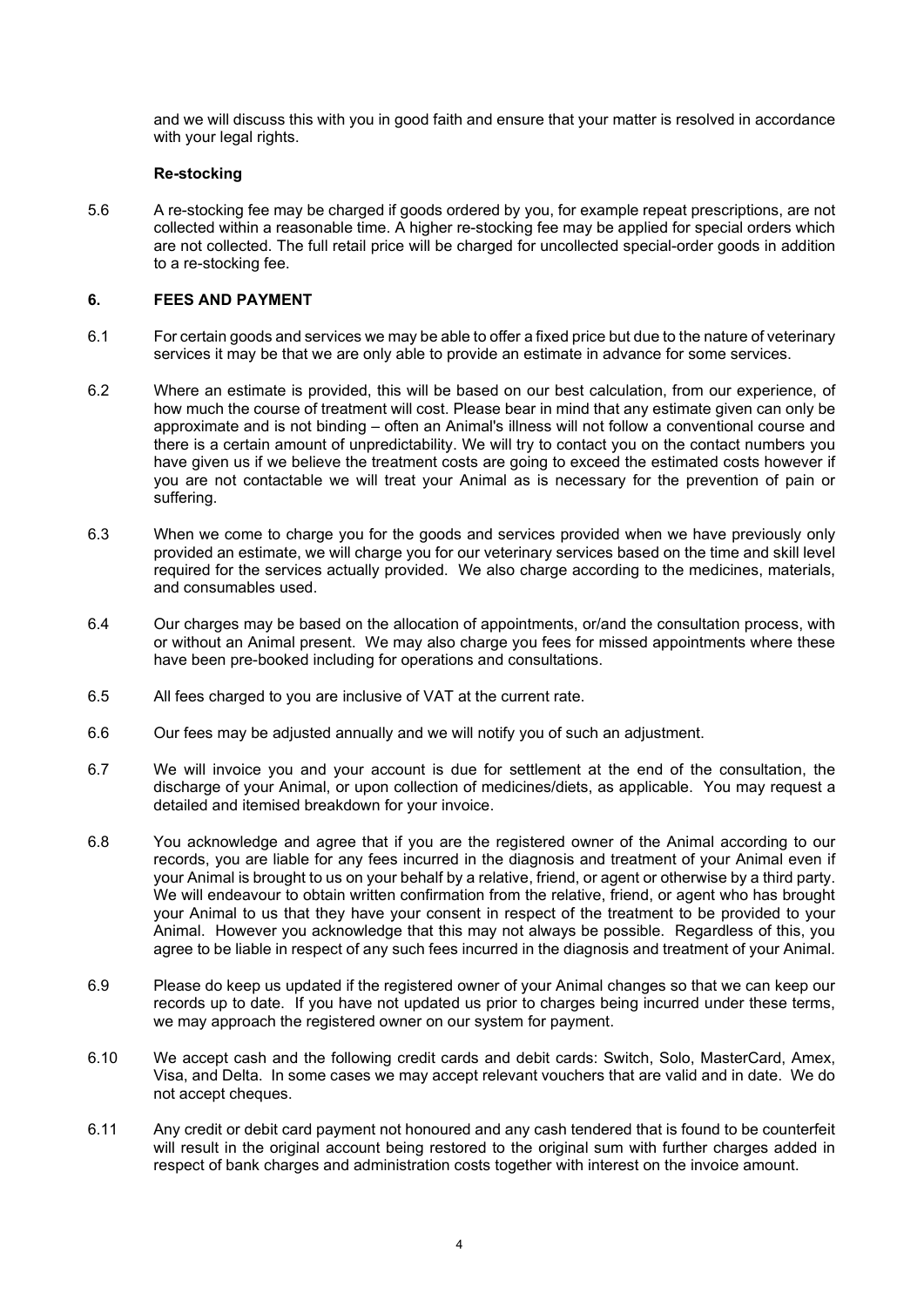# **7. LATE PAYMENT**

- 7.1 If, for any reason, you are unable to settle your account as specified, we ask you to discuss the matter as soon as possible with a member of our staff.
- 7.2 Should your invoice not be paid and your account not be settled on the date payment is incurred then a reminder will be sent to you with an additional accounting charge added in respect of the administrative costs incurred. Should it be necessary for further reminders to be sent, further administrative costs will be incurred. These however, may be deducted at our discretion if payment is made promptly.
- 7.3 After due notice to you, overdue accounts may be referred to our debt collection department or an external agency and further charges may be levied in respect of costs incurred in collecting the debt. This can include production of reports, correspondence, courts fees, attendance at court, phone calls, and home visits.

# **8. ANIMAL INSURANCE**

- 8.1 We strongly support the principle of insuring your Animal against unexpected illness or accidents. For some insurers and in some instances we are able to submit claims directly to your insurers and in other instances you will have to deal with your insurers directly.
- 8.2 Where we are dealing directly with your insurer, please be aware that it remains your responsibility to settle your account within thirty (30) days, if we have not received payment from your insurance company.
- 8.3 Any anticipated shortfall in the cost of treatment that is not covered by your insurance company will be payable by you to us at the time of making the first direct claim. Any additional shortfall that is owing after the claim has been settled will also be payable by you to us at that time. It is important to appreciate that if, having carried out careful checks with you and your insurers, we decide that we are prepared to undertake a direct claim for the treatment of your Animal, this is not a guarantee that your insurers will settle your claim, and if they fail to do so, this will result in a shortfall for which you will be liable to pay us in full.
- 8.4 Where you deal with your insurer directly, you will be responsible for settling your account in the normal way directly with us at the time of treatment. If you require information from us as part of your claim we will provide all reasonable assistance as soon as we are able to.

# **9. PRESCRIPTIONS**

- 9.1 All medication prescribed by our vets is available to be dispensed directly from our surgeries at the time of your appointment in accordance with the Royal College of Veterinary Surgeons and Veterinary Medicines Directorate Guidelines. All Prescription Only Medication (POM-V) is dispensed under the authority of the veterinary surgeon treating your Animal.
- 9.2 Prices (inclusive of VAT) of any medication prescribed for your Animal are available upon request.
- 9.3 Written prescriptions for veterinary medicines are available upon request. These can only be authorised by our veterinary surgeons and are restricted to animals under their care. The fee for this service covers the professional service of your vet in authorising appropriate medication, dosage advice, and maintaining the required accurate pharmacy records for your Animal.
- 9.4 Our repeat prescription service for Animals on long term medication allows you to re-order medication and/or written prescriptions over the phone and/or online. In compliance with the Royal College of Veterinary Surgeons best practice guidelines, we do insist that your Animal is examined by your vet every six months (or more frequently should the recommendation for the use of a specific medication require it) and that any recommended diagnostic tests associated with monitoring the efficacy and/or side effects of the drug are completed. We will advise you when these are due. Some flea and worm medication or POM-V medication used for preventative healthcare may also require that we check your Animal's health annually before supply.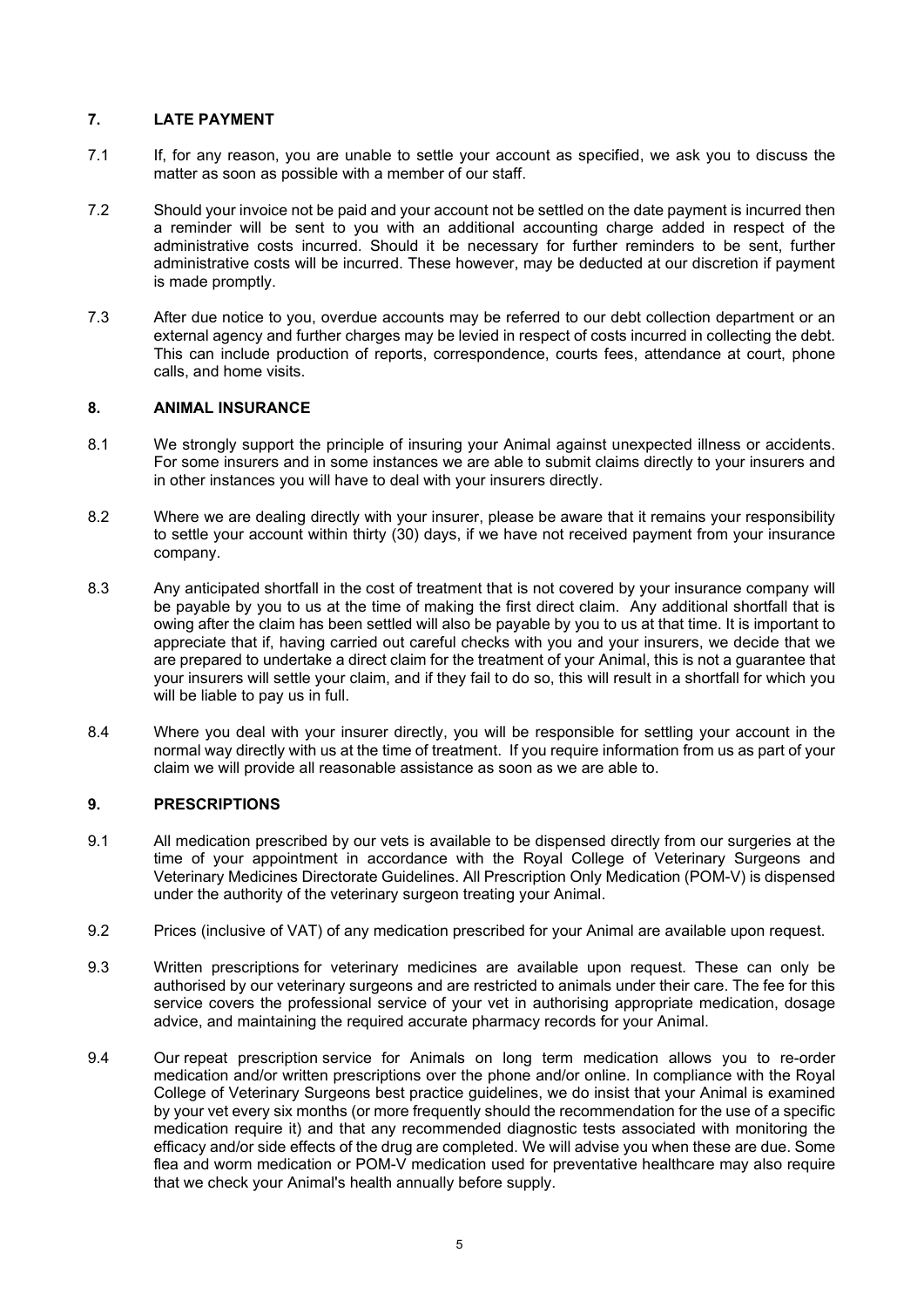- 9.5 It is practice policy to limit the amount of any Prescription Only Medication (POM-V) to that which our veterinary surgeons reasonably consider is required. For some POM-Vs we may be able to supply six (6) months' treatment whereas for others it may be much less. Please discuss with us our policies in respect of individual POM-Vs if you are looking to use this service.
- 9.6 Medication posted to clients will be sent by recorded delivery and subject to a post and packing charge, which will be added to your account.

# **10. VACCINATION REMINDERS**

- 10.1 We believe in responsible Animal ownership. This includes regular appropriate vaccinations, parasite control dependent on lifestyle and a permanent means of identification for your Animal. Please ask us for advice on the best methods to achieve this.
- 10.2 Unless you have requested that we do not contact you under paragraph 2.2, we will endeavour to remind you of when annual vaccinations are due for your Animals. Please note that this is a courtesy – there is no obligation on the practice or the staff regarding the consequences of failure to provide such reminders and it remains your responsibility to keep vaccines and other routine treatments up to date.

### **11. CONSENT**

- 11.1 Written signed consent for procedures is required in all cases of admission to our practice and/or hospital and we will endeavour to discuss alterations prior to action being taken or other services being provided.
- 11.2 Consent is also required for the use of medications in species for which they were not licensed e.g. rabbits and rodents. In this case a lifetime consent form will be provided to allow this to be done without asking for specific permission in each and every separate case. This is required as the majority of veterinary drugs are not licensed for use in small mammals, reptiles, birds, fish, amphibians and invertebrates. In some instances we may also suggest human alternative medicines which are not licensed for use in Animals but have proven activity and in such circumstances we will obtain your consent in advance. In all circumstances where licences are not available for the use of medicines with specific Animals, we must use drugs which have a proven activity and efficiency despite a lack of licence.

#### **12. FEEDBACK, STANDARDS, AND COMPLAINTS**

- 12.1 We appreciate your feedback, it helps us to deliver our commitment to excellence, for you and your pet. If you have any questions or feedback for us please speak to one of the Practice team.
- 12.2 We are committed to providing a high standard of service and care. We realise, however, that things can go wrong and there may be occasions when you feel your expectations were not met. We hope that you will give us a chance to put things right. Most problems can be sorted out easily and quickly, often at the time they arise. If your problem cannot be sorted out in this way, and you wish to make a formal complaint, we would like you to let us know in writing within 3 months of the incident that is the subject of the complaint as it is easier to investigate and resolve complaints regarding recent rather than historic incidents. This does not affect your ability to make a claim in respect of defective goods or services at law either under the Consumer Rights Act 2015 or otherwise or in instances where you believe there has been professional negligence or misconduct. Please do let us know as soon as you are able to about any issue you may have.
- 12.3 We want to avoid you feeling any unnecessary distress or frustration however, most issues can be resolved informally, we would welcome the opportunity to discuss any concerns with you. Please speak to a member of the Practice team as soon as possible. We commit to:
	- 12.3.1 Listen;
	- 12.3.2 Fully investigate;
	- 12.3.3 Bring the right people together to respond to your questions and concerns;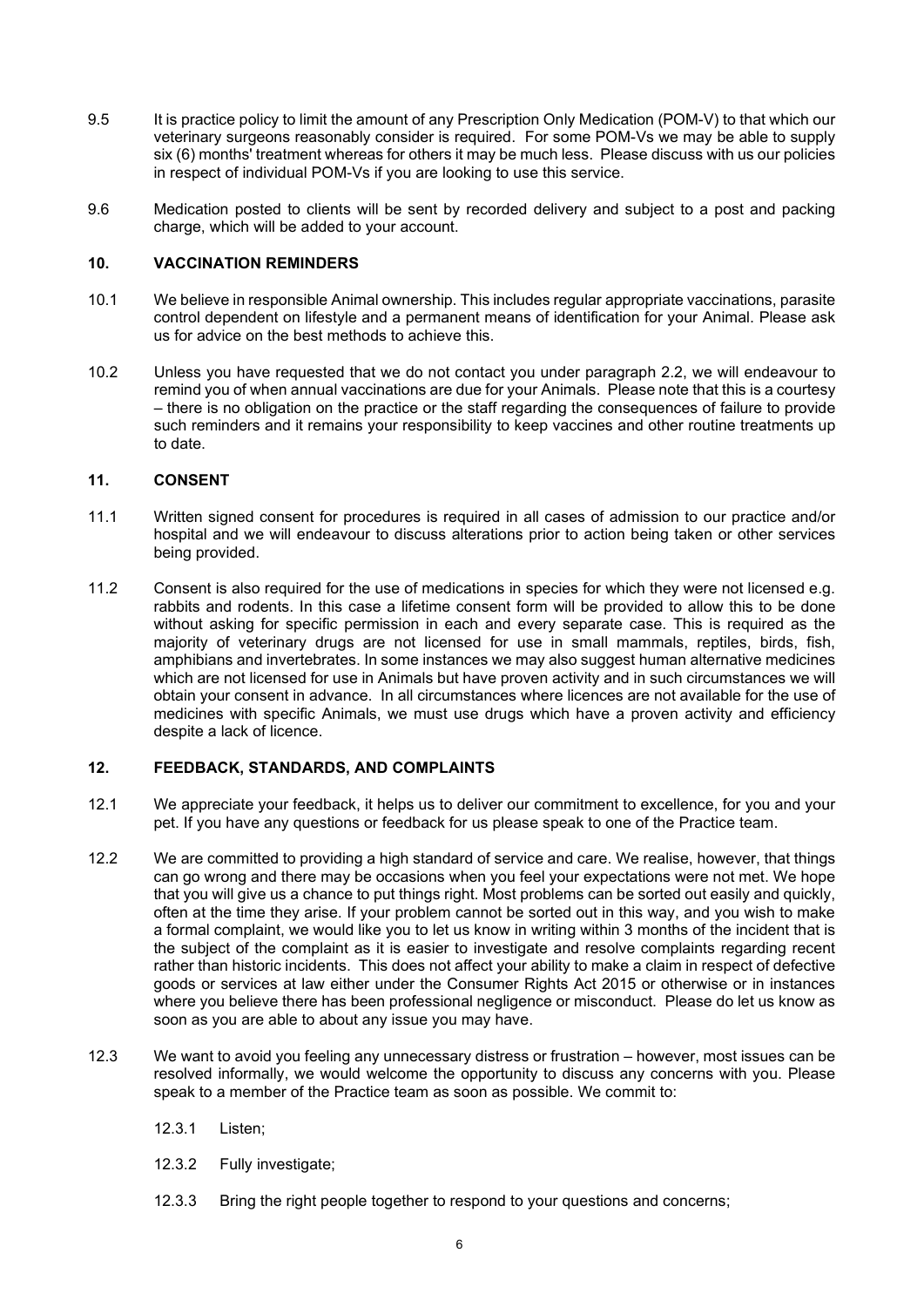- 12.3.4 Keep you updated, and come back to you when we say we will; and
- 12.3.5 Learn from discussions to make sure we continually improve the quality of our service.
- 12.4 If you feel that you need to raise a formal complaint:
	- 12.4.1 Please put your concerns in writing;
	- 12.4.2 Include a factual summary of events that have led to this point;
	- 12.4.3 Let us know what your expectation is for resolution; and
	- 12.4.4 Let us know how you would like us to keep you updated.

The process we will follow is:

- 12.4.5 Your complaint will be passed to our Complaints Manager who will provide an acknowledgement within 2 working days (Mon – Fri).
- 12.4.6 We'll engage all appropriate people and investigate thoroughly.
- 12.4.7 We'll aim to respond to you within 7 working days (Mon Fri) of this acknowledgement. If we can't achieve that, we'll be in touch to set an expectation on timescales.
- 12.4.8 We'll arrange a telephone call or meeting with you to discuss the findings, so we can add context and discuss any subsequent questions. However, if you require a written response please let us know and we'll arrange that.
- 12.5 If you remain unhappy with the outcome, the Veterinary Client Mediation Service (VCMS) offers a free of charge service that may be able to help. You can find more information at https://www.vetmediation.co.uk/clients VCMS can help you if your concern relates to the service you have received from your veterinary practice, the fees you have been charged or negligence. Negligence is the failure of staff to act in the way expected of similarly qualified professionals in those circumstances, i.e. their performance is short of the expected standards. You can learn more about negligence at https://www.rcvs.org.uk/concerns/reference-information/a-note-on-negligence/ If discussions with your veterinary practice have not led to the apology, further treatment or financial conclusion you feel is necessitated by the situation, you can contact VCMS at; Tel: 0345 040 5834, Email: enquiries@vetmediation.co.uk
- 12.6 The Royal College of Veterinary Surgeons (RCVS) can only deal with the most serious concerns that relate to a vet or vet nurse's professional conduct. This includes very poor professional performance which falls far short of the standards set out in the RCVS Code of Professional Conduct. These serious shortfalls can affect a vet / vet nurse's ability to practise. If you think your concern is for the RCVS you can contact them on 020 7202 0789 or fill in their short enquiry form at https://animalowners.rcvs.org.uk/concerns/

# **13. OWNERSHIP OF CLINICAL RECORDS AND DIAGNOSTIC IMAGES**

- 13.1 Case records including radiographs, photographs and similar documents are the property of, and will be retained by us. Copies with a summary of the history can be passed on request to another veterinary surgeon taking over the case if needed on your request.
- 13.2 The care given to your Animal may involve making some specific investigations, for example taking radiographs or performing ultrasound scans. Even though we make a charge for carrying out these investigations and interpreting their results, ownership of the resulting record, for example a radiograph, photograph or video, remains with us.

# **14. REFERRALS AND SECOND OPINIONS**

14.1 On some occasions it may be necessary to refer your Animal to another veterinary surgeon. This is normally only necessary if your Animal's condition requires specialist knowledge or facilities that are